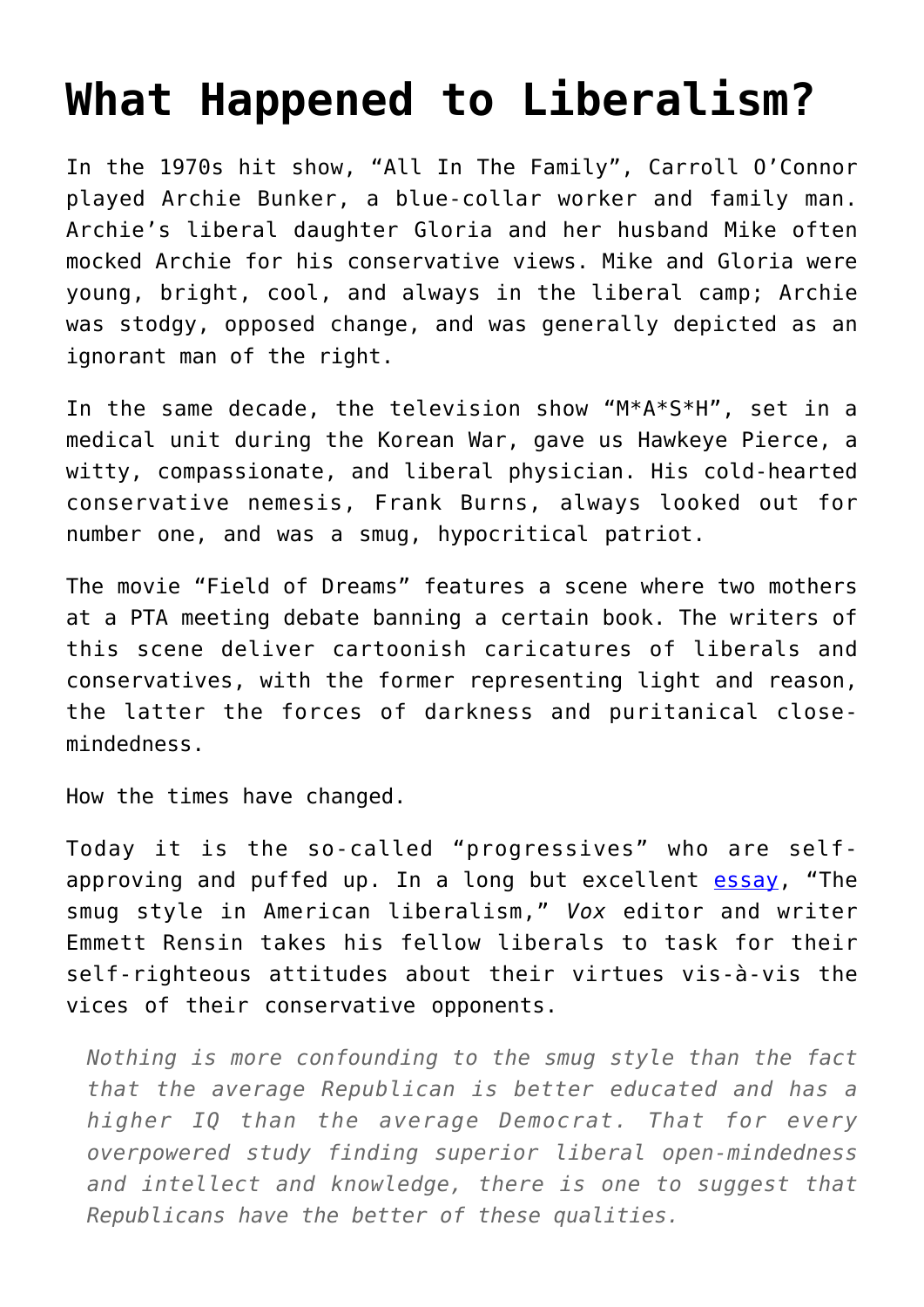*Most damning, perhaps, to the fancy liberal self-conception: Republicans score higher in susceptibility to persuasion. They are willing to change their minds more often.*

Rensin cites a story about Adlai Stevenson when he was long ago campaigning for president. He's waving to a crowd when a woman calls out, "Gov. Stevenson, you have the vote of every thinking person in this country!"

Stevenson replies, "Thank you, ma'am, but we need a majority."

That anecdote sums up the attitude of many liberals today.

At one point, Rensin warns, "The wages of smug is Trump."

He wrote those words six months before the 2016 election.

In other ways as well, liberals and conservatives have switched places.

Once it was conservatives who were depicted as humorless puritans, always trying to keep the lid on a Pandora's box of changes, seeking to ban books or shows, and repressing speech.

Not today.

No – today it is liberals who want to "cancel culture" and limit free speech. Our colleges provide numerous examples of these attacks on the First Amendment. For several years now, many comedians have given up performing on university campuses for fear of offending someone in the audience. Conservative speakers at some of these universities are shouted down, threatened, and even assaulted. When's the last time we've heard of a progressive, or even a radical Marxist, refused a speaking engagement or being assailed by a mob?

Humor other than sarcasm is also in rare supply on the left. A progressive friend once gave me a subscription to *Funny Times*, a liberal monthly newspaper with cartoons and supposedly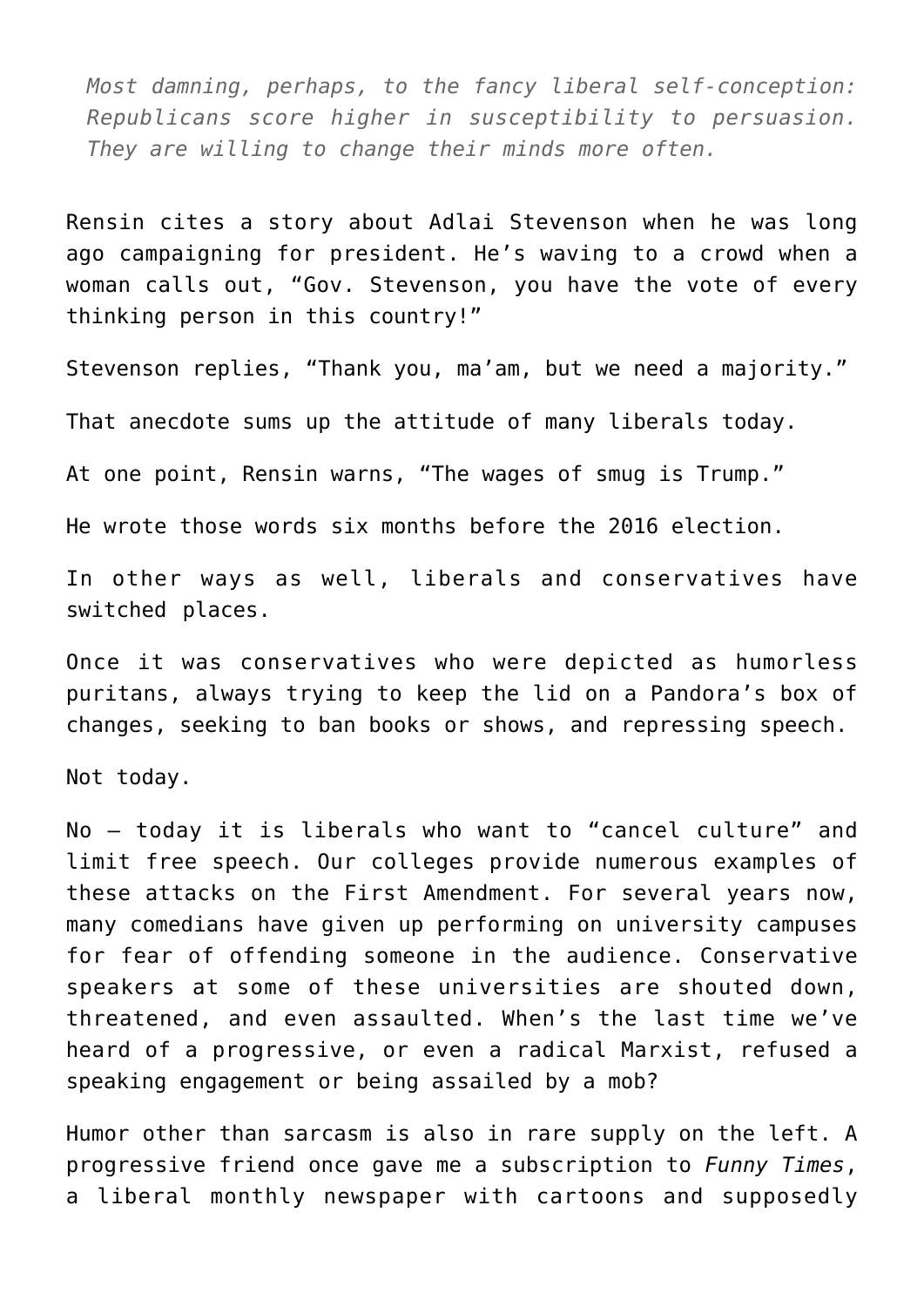humorous essays. In the course of my two-year subscription, the humor became more and more one-sided, more bitter, and decidedly less funny.

There's conflicting evidence online as to whether conservatives or liberals have a better sense of humor, but surely conservatives have more fun. When you make climate change, social justice, and constant indignation your gods, it's tough to enjoy a week at the beach.

And where conservatives were once regarded as moral prudes wanting to ban salacious books and movies, today it is the Left that seeks to restrict access to books and movies. *Little House on the Prairie*, *Gone With The Wind*, *Huckleberry Finn*, and others offend someone somewhere, and come under attack.

Finally, many liberals believe they are wiser and smarter than conservatives, whom they regard as rubes and rednecks. As Rensin demonstrates in his essay, they see those who disagree with them or question them as the great unwashed, ignorant bumpkins and yokels, as "a basket of deplorables."

Here Rensin cites, as just one example of this attitude, part of an essay by Hamilton Nolan, "Dumb Hicks Are America's Greatest Threat," where Nolan writes of many mayors and other leaders: "You, our elected officials, are embarrassing us. All of us, except your fellow dumb hicks who voted for you in large numbers…You are the bad cousin in the family who always ruins Thanksgiving. Go in the back room and drink a can of beer alone please."

We've witnessed this attitude during the coronavirus shutdowns. Ask that schools or churches be reopened, or that hydroxychloroquine be administered to the sick, and you will be dismissed as an ignorant fool. "We know best," our superiors say, "so go to the back room and drink a beer."

It's not a way to win an election. It's certainly not a way to unify a broken country.